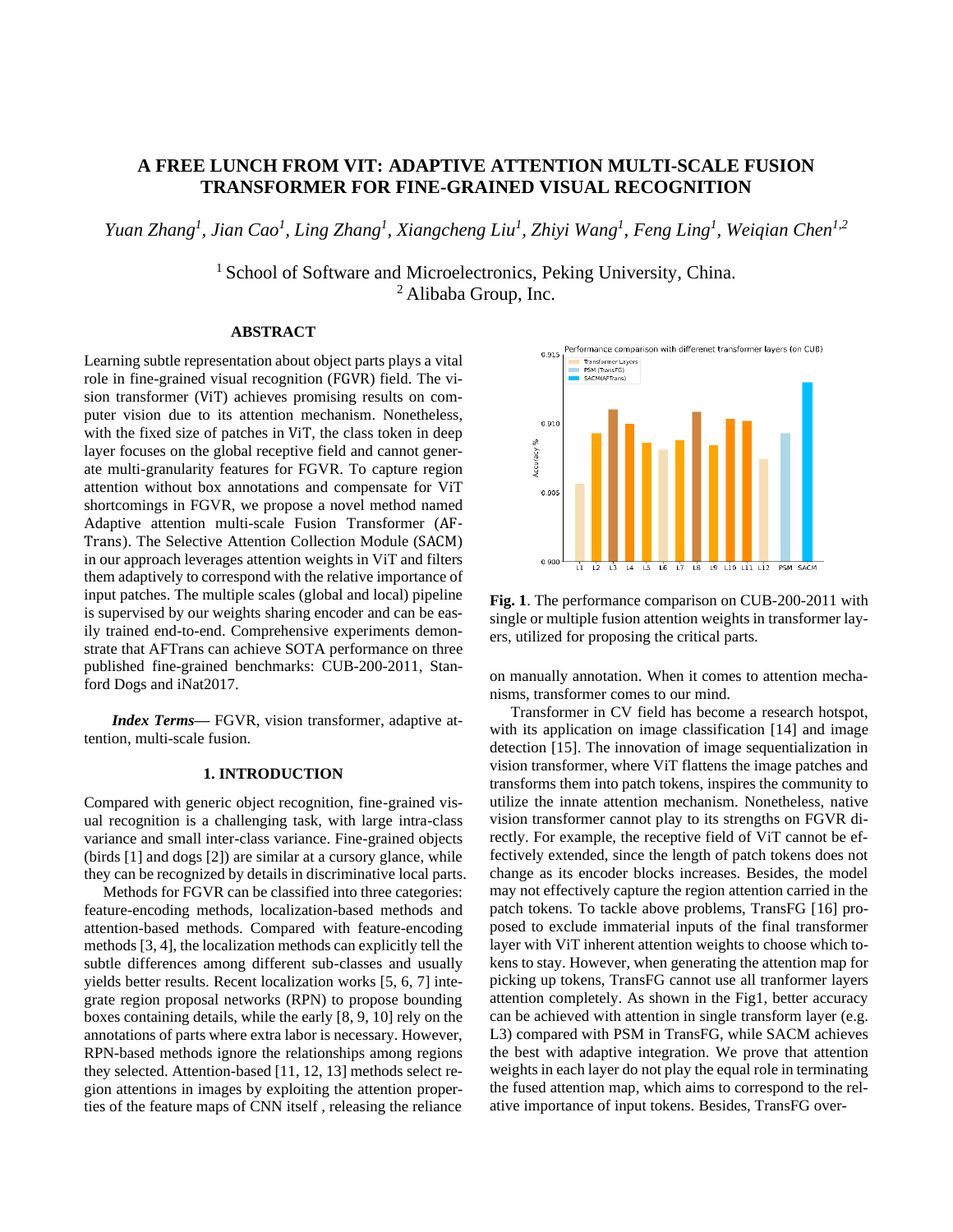

**Fig. 2.** The Architecture of AFTrans. Images are split into patches and sent into ViT. Collected from attention weights processed by Hadamard product in each transform layer, the Selective Attention Collection Module (SACM) combines with critical tokens and converts it into the coordinates of local regions like the red bounding box. Notably, the linear projection, the transformer layers, and linear layer are parameter-sharing, while classification tokens and position embeddings do not. Best viewed in color.

looks the supervise for global loss and lacks the combination of multi-scale and multi-branch.

To this end, we launch the adaptive attention multi-scale fusion transformer, which leverages the transformer innate attention mechanism to strengthen locality in a multi-scale pipeline, which is shown in the Fig2. All told, how to digest and absorb 'the free lunch' from ViT better is our work focus.

#### **2. PROPOSED METHOD**

#### **2.1. Raw Materials: Attention in Vision Transformer**

Vision transformer successfully applies transformer to the visual field by introducing patch embedding. For the sequence patch embedding input of changing the image into the corresponding 1D, 2D image  $x \in \mathbb{R}^{H \times W \times C}$ , is divided into *N* patches with size  $P \times P$ ,  $x_p \in \mathbb{R}^{N \times (P \times P \times C)}$ . Patches are passed through convolution layer with kernel size  $P \times P$ , and then added with the randomly initialized learnable position embedding to obtain the 1D sequence. The formula is as follows:

$$
x_{embedded} = [PaE(x_{p1}, x_{p1}, \dots, x_{pN})] + PosE \qquad (1)
$$

Where  $x_{embedded}$  is the embedding value before entering the encoder,  $PaE$  is patch embedding, and  $PoSE$  is position embedding. Position embedding can bring corresponding location information to patches without location information. It should be noted that  $x_{p1}$  is a randomly initialized learnable class token. Transformer encoder is composed of multihead self-attention (MSA) and multi-layer perceptron (MLP) blocks. The output of  $l$ -th layer is shown below:

$$
z'_{l} = Softmax(Q * K^{T}) * V \qquad (2)
$$

$$
z_l = z'_l \ast W_{MLP} + z'_l \tag{3}
$$

Where  $Q$ ,  $K$ ,  $V$  are Query, Key and Value vectors respectively.  $z'_l$  is the output passing through MSA but not MLP yet, and  $z_l$  is the output of the  $l$ -th layer. Vision transformer selects the first output generated from the class token for classification tasks. This is because class token has more global rich information than other patches. The formula of classification network is as follows:

$$
out = Softmax(z_{cls} \cdot W_{cls})
$$
 (4)

Where *out* is the output of the classification network,  $W_{cls}$  is the weight of net, and  $z_{cls}$  is the output of the encoder corresponding to class token.

#### **2.2. Cooking Method: AFTrans Model**

 $\epsilon$ 

The Vision Transformer can be for fine-grained classification, while it does not well capture the local information required for FGVR. We propose the adaptive attention multi-scale fusion transformer (AFTrans) to cope with the above problem. *2.2.1 Selective Attention Collection Module*

To capture the local discriminative part  $e_2$  of the raw image  $e_1$ , the SACM collects multi-head self-attention weights  $a<sub>l</sub>$  of each transformer layer, and adaptively finetunes their perception contribution to attention map. We first take out the attention weights of each transformer layer as:

$$
A = softmax\left(\frac{QK^{T}}{D^{\frac{1}{2}}}\right) = [a_0, a_1, ..., a_{L-1}]
$$
 (5)

 $D$  is the dimension of embedding space. We argue that effective attention features can be gradually accumulated and amplified in each layer by the Hadamard product, so we integrate each layer's attention weights of  $K$  multi-heads as:

$$
A_i = \bigodot_{j=0}^{K-1} a_i^j \quad i \in (0,1,\dots,L-1) \tag{6}
$$

$$
a_i^j = [a_i^0, a_i^1, \dots, a_i^{c-1}] \quad j \in (0, 1, \dots, K-1) \tag{7}
$$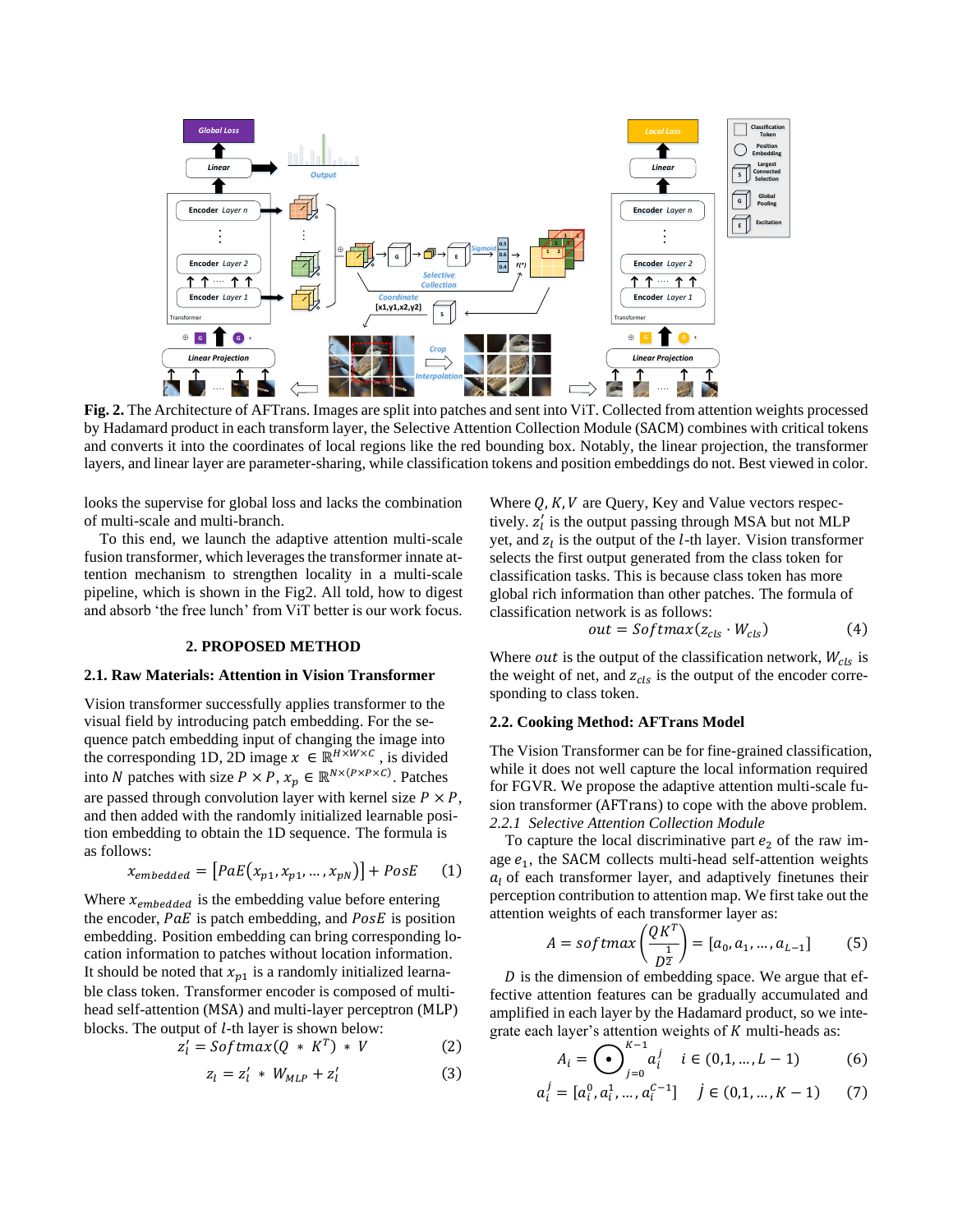Then we concatenate attention weights of  $L$  layers as  $W_c$ . The core of SACM is to generate 'attention in attention'. We first adopt global average-pooling to squeeze the token dimension of the input attention weights. Descriptors are forwarded to a network to produce our layer attention  $M_L \in$  $\mathbb{R}^{N \times (1 \times 1 \times L)}$ . The network is composed of multi-layer perceptron (*MLP*) with one hidden layer, whose size is set to  $\mathbb{R}^{C/r \times 1 \times 1}$ , where r is the reduction ratio. Then we employ a gating mechanism with sigmoid activation  $\sigma$ . The fused attention map  $A_F$  is computed as:

$$
A_F = M_L * W_c \tag{8}
$$

$$
M_L = \sigma(MLP(Pool(\bigoplus_{i=0} a_i)))
$$
\n(9)

$$
= \sigma(W_2 \delta(W_1 * W_c^{pool})
$$
  
ELU,  $W_1 \in \mathbb{R}^{C/r \times C}$  and  $W_2 \in \mathbb{R}$ 

Where  $\delta$  is ReLU,  $W_1$  $c \times c/r$ . The matrix  $A_F$  reflects the correlation between image tokens. In order to select effective tokens for classification, we choose the most relevant  $L \times N \times \lambda$  tokens with class token for classification as  $\tilde{A}_F$ , and map them into coordinates in  $e_1$ . Where N is the number of patches and  $\lambda$  is the threshold of cropping. Then we employ *the max connected region search* algorithm to extract the largest connected component of  $\tilde{A}_F$  for localizing and zooming region attention in the raw image  $e_1$ .

## *2.2.2 Multi-scale Fusion Training Pipeline*

To improve classification ability and robustness for images of different scales, we take multi-granularity as our general framework, which is inspired by MMAL and RAMS-Trans [30]. First, send the raw input image  $e_1$  into ViT and get global loss. Then, get the local image  $e_2$  cropped from  $e_1$  and resized  $224 \times 224$  by bilinear interpolation, and feed it into the enocder with its own cls tokens to get local loss. The two branches share one ViT to avoid more computation. During training, our loss function is a multi-task loss with global and local loss, supervised by cross entropy loss respectively:

$$
Loss = \alpha Loss_g + \beta Loss_l \tag{10}
$$

 $\alpha$  and  $\beta$  are the coefficients complementary to each other.  $Loss<sub>g</sub>$  represents the classification loss of general scale and  $Loss<sub>l</sub>$  is the guided loss designed to guide the SACM to select the more discriminative parts. It enables the convergent model to make predictions based on overall structural characteristics of the object and the characteristics of the region part. When the model goes through the inference phase, we prefer taking global logits to decide the classification result.

#### **3. EXPERIMENTS CONFIGURATIONS**

#### **3.1. Datasets**

We evaluate our proposed AFTrans on widely recognized fine-grained benchmarks, namely CUB-200-2011, Stanford Cars, Stanford Dogs and iNat2017 [29]. We only utilize the image labels provided by these datasets with no extra annotations.

#### **3.2. Implementation Details**

In all experiments, we first resize raw images to size 448×448 for global branch and part images to size 224×224 for local branch. We load weights from the official ViT-B\_16 model pre-trained on ImageNet21k. We split images to patches of size 16×16 and the step size of sliding window is set to be 12. We employ the SGD optimizer to optimize with a mini-batch size of 12. We use weight decay 0. We take cosine annealing to adjust the learning rate and the first 500 steps are warm-up. The coefficients in Eq13 are set to be 1 and 1. The hyperparameter  $\lambda$  is chosen to be 0.4. All the experiments are performed on four Quadro RTX 8000 GPUs with Pytorch as our code-base. APEX with FP16 training is necessary.

#### **4. RESULTS AND VISUALIZATION**

#### **4.1. Performance Comparison**

We compare AFTrans with SOTA works on above mentioned fine-grained benchmarks. The experiment results on CUB-200-2011, Stanford Cars and Stanford Dogs are shown in tab1. From the results, our method AFTrans outperforms the strong baseline with a margin on CUB dataset, Stanford Dogs and achieves competitive performance on Stanford Cars in Transformer series.

| 2011, Stanford Cars and Stanford Dogs (%). |                 |                                    |            |            |
|--------------------------------------------|-----------------|------------------------------------|------------|------------|
| Method                                     | <b>Backbone</b> | $\mathbf{C} \mathbf{U} \mathbf{B}$ | <b>CAR</b> | <b>DOG</b> |
| <b>RA-CNN</b> [18]                         | VGG-19          | 85.3                               | 92.5       | 87.3       |
| MaxEnt [19]                                | DenseNet-161    | 86.6                               | 93.0       | 83.6       |
| DFL-CNN [20]                               | $ResNet-50$     | 87.4                               | 93.1       | 84.9       |
| $Cross-X$ [21]                             | $ResNet-50$     | 87.7                               | 94.6       | 88.9       |
| <b>SEF</b> <sub>[28]</sub>                 | ResNet-50       | 87.3                               | 94.0       | 88.8       |
| FDL [24]                                   | DenseNet-161    | 89.1                               | 94.2       | 84.9       |
| <b>PMG [22]</b>                            | ResNet-50       | 89.6                               | 95.1       |            |

MMAL [16] ResNet-50 89.6 95.0 -<br>API-Net [23] DenseNet-161 90.0 95.3 90.3 DenseNet-161

ViT [14] ViT-B\_16 90.2 93.5 91.2<br>ansFG [16] ViT-B\_16 90.9 94.1 90.4 TransFG  $[16]$  ViT-B\_16 90.9 94.1 90.4<br>AFTrans (ours) ViT-B 16 91.5 95.0 91.6

StackedLSTM [7] GoogleNet 90.4

AFTrans (ours)

**Table 1.** Comparison of different SOTA methods on CUB-200- 2011, Stanford Cars and Stanford Dogs (%).

**Table 2.** Comparison of SOTA methods on iNaturalist2017.

| Method             | <b>Backbone</b> | Acc.(%) |
|--------------------|-----------------|---------|
| ResNet-152 [17]    | ResNet-152      | 59.0    |
| <b>SSN</b> [25]    | ResNet-101      | 65.2    |
| <b>IARG</b> [26]   | ResNet-101      | 66.8    |
| IncResNetV2 [27]   | IncResNetV2     | 67.3    |
| <b>TASN [5]</b>    | ResNet-101      | 68.2    |
| <b>ViT</b> [14]    | $ViT-B 16$      | 68.0    |
| TransFG & PSM [16] | $ViT-B 16$      | 67.4    |
| AFTrans (ours)     | $ViT-B 16$      | 68.9    |

For CUB-200-2011, almost all the FGVR methods evaluate their model on it. Compared to the best result TransFG so far, AFTrans achieves 0.6% improvement and outperforms all CNN-based methods. While base framework ViT achieves good performance on CUB, with the addition of our SACM and multi-branch, it achieves a further **1.3%** improvement.

Our method achieves well-matched result in Transformer series and gets **1.5%** improvement compared to baseline ViT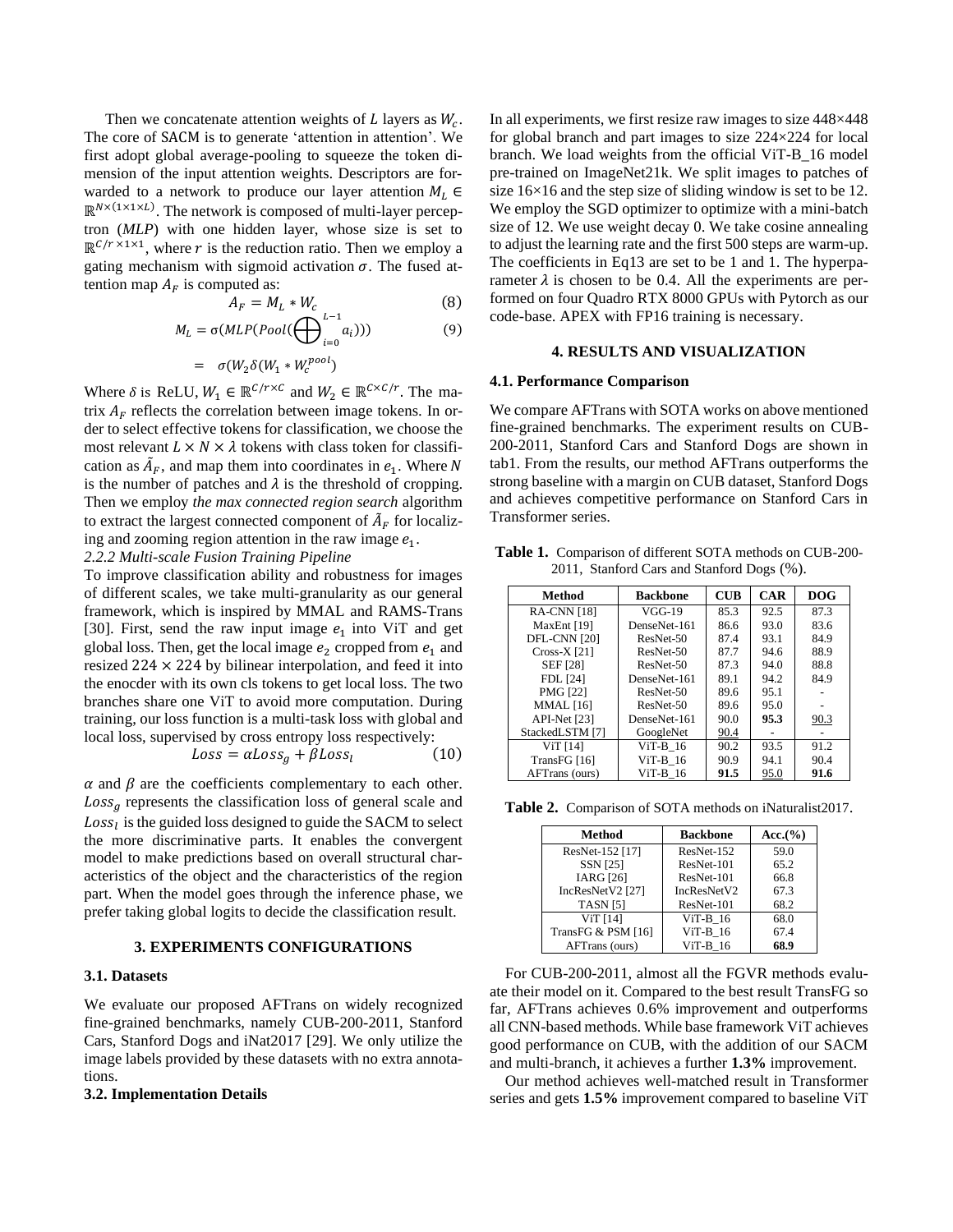on Stanford Cars. Due to less necessary work on locatization with simpler backgrounds, AFTrans is lightly worse than PMG and API-Net. For Stanford Dogs, our approach is better than TransFG with its PSM by 1.2%. AFTrans gets **0.4%** improvement compared to ViT, attributed to its adaptive attention mechanisms catching subtle differences between species.

Tab2 shows our evaluation results on iNat2017, which is a large-scale FGVR dataset. Few methods tested on iNat2017 because of the complicate background and computational complexity. Notably, baseline ViT is born for large scale datasets, and outperformes ResNet152 by 9.0%. Based on ViT, our method AFTrans is can achieve an improvement of **0.9%** and outperforms all the SOTA methods.

## **4.2. Ablation Studies**

We conduct ablation studies to understand variants in AF-Trans architecture, which are done on CUB-200-2011 dataset.

**Impact of Selective Attention Collection Module.** Shown in tab3, the SACM making a better performance than ViT by proposing subtle parts, which improves by **1.1%**. Combined with Fig1, we argue that SACM adaptively fuses perception of attention contribution and forces the attention map  $A_F$  to learn the relative importance of input patches.

**Table 3.** Ablation experiment on attention weights fusion method.

| <b>Methods</b> | Acc.(%) |
|----------------|---------|
| None(ViT)      | 90.2    |
| PSM(TransFG)   | 90.9    |
| SACM(AFTrans)  | 91.3    |

**Impact of branch logits in multi-scale framework.** There are global branch and local branch in AFTrans, so whose logits decide the classification result needs confirmation. Shown in the tab4, decided by the global logits gets the best result, which observes the object in a holistic perspective and is the resource of attention weights.

**Table 4.** Ablation experiment on branch logits ( $\lambda = 0.4$ ).

| <b>Global Logits</b> | <b>Local Logits</b> | Acc.(%) |
|----------------------|---------------------|---------|
|                      |                     | 90.6    |
|                      |                     | 91.5    |
|                      |                     | 91 O    |

**Impact of hyperparameters**  $\lambda$ **.**  $\lambda$  controls SACM to accept which tokens are effective contribution to generate the coordinate. The best accuracy occurs when  $\lambda$  is set to 0.4. We conclude that when  $\lambda$  is small, the SACM will crop fewer in the raw images, losing many critical regions to some extent. While when  $\lambda$  is large, the SACM will crop more in the raw images, resulting in redundant regions fed into model again.

**Table 5.** Ablation experiment on thresh  $\lambda$ .

| Value of $\lambda$    | v. 1 | J.Z  | $\sim$<br>U.J |      | <u>v. s</u> |
|-----------------------|------|------|---------------|------|-------------|
| $Acc.$ <sup>(%)</sup> | 90.6 | 90.9 | <b>ر.ر</b>    | 91.J |             |



**Fig.3.** Visualization of discriminative local parts learned by the SACM on four FGVR datasets. Best viewed in color.

**Impact of the manner of generating local coordinate.** How to convert  $L \times N \times \lambda$  coordinates to the last coordinate needs discussion. One is choosing extreme values of coordinates converted as the boundary points, the other is extracting the largest connected component (LCC) of coordinates. Tab6 confirms that LCC method achieves better performance, while it ignores immaterial coordinates forwardly.

| Table 6. Ablation experiment on generating the coordinate of |
|--------------------------------------------------------------|
| local regions                                                |

| <b>Methods</b>        | Acc.(%) |
|-----------------------|---------|
| <b>Extreme Values</b> | 90.9    |
| LCC                   | 91.5    |

#### **4.3. Visualization Analysis**

Fig3 conveys that local regions the AFTrans proposed do contain richer fine grained information. The bounding boxes are obtained from attention map fused by SACM. We can clearly see that AFTrans has captured the most discriminative regions of birds, such as head, wings and tail. For Cars, headlights and radiator grille may be the key points, while for dogs, head and ears are critical. In complex dataset iNat2017, AF-Trans still can select local parts for an object, i,e., heads for Aves, horns and head for Mammalia; fins for Actinopterygii.

#### **5. CONCLUSIONS**

In this paper, we propose a novel method named adaptive attention multi-scale fusion transformer (AFTrans) to learn subtle region attention without box annotations and compensate for ViT shortcomings in FGVR. The multi-scale structure can make full use of the images obtained by SACM to achieve excellent performance. Our algorithm can achieve SOTA performance on three fine-grained benchmarks: CUB-200-2011, Stanford Dogs and iNat2017. The future work is how to locate region attention more precisely to further improve the classification accuracy.